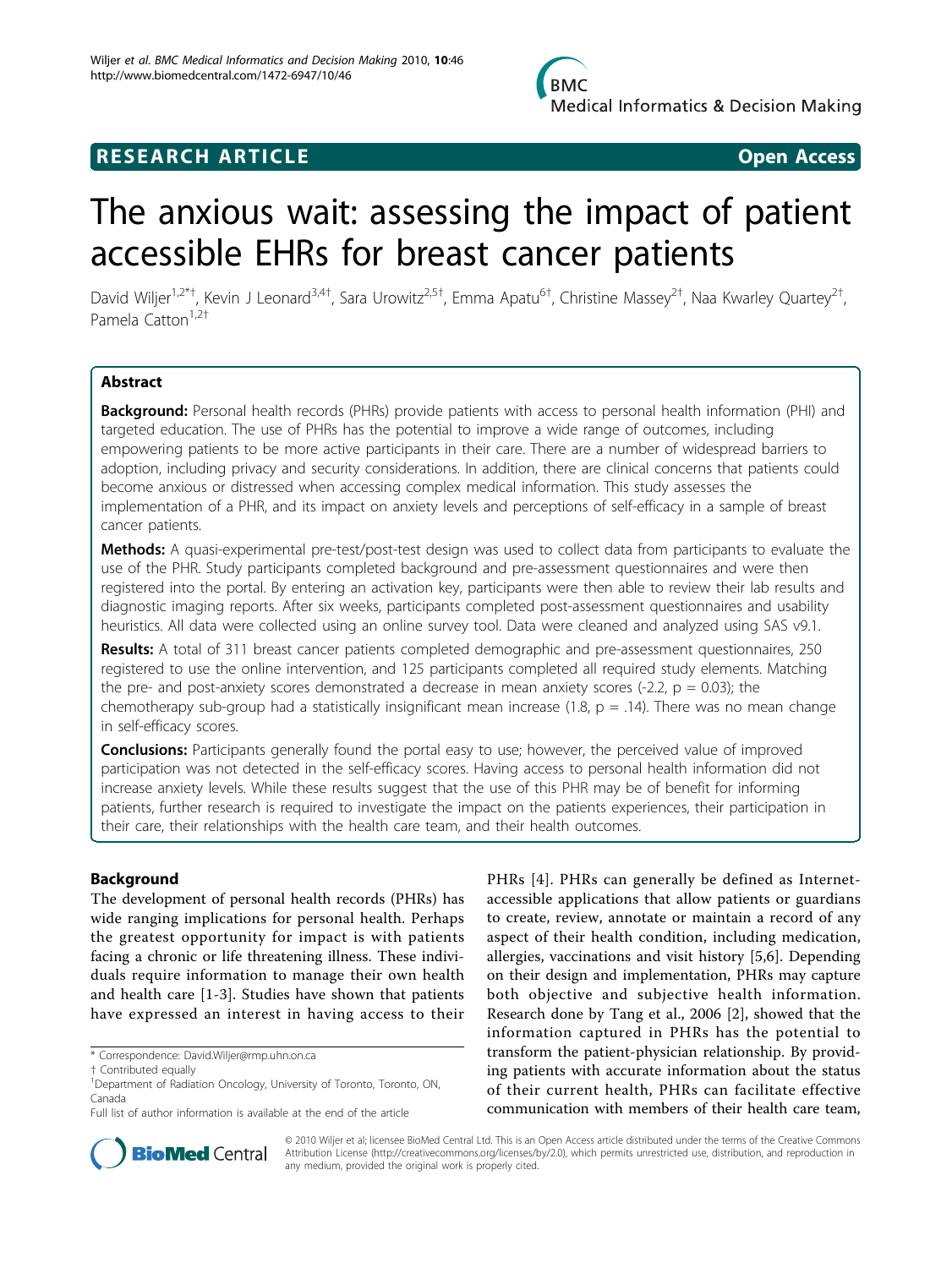and may help patients to become active members in the management of their illness [\[2\]](#page-8-0).

PHRs have the potential to provide health information that is not only more tailored to individuals, but also more credible than general information on the Internet [[2](#page-8-0)]. Patients with chronic illnesses will be able to keep track of their diseases and their associated symptoms and treatments. PHRs provide an ongoing connection between patients and physicians [\[7](#page-8-0)-[10](#page-8-0)]. PHRs may also result in lower chronic disease management costs; lower medication costs and lower wellness program costs, although these areas need to be evaluated further [[11-](#page-8-0)[13](#page-9-0)]. Previous studies have shown that PHRs are convenient [[14,15](#page-9-0)], and that they have the potential to improve patient adherence to their care plans [[5\]](#page-8-0), and increase patient empowerment by encouraging patients to participate in the management of their health [\[9](#page-8-0)[,16\]](#page-9-0).

There are many barriers to widespread adoption of PHRs. Many of these barriers are associated with an institution's readiness for the adoption of PHRs. Four key areas have been identified that must be addressed to improve institutional readiness: 1) access to the health record, 2) privacy and security, 3) provision of necessary education to use the PHR effectively, and 4) organizational change [\[17\]](#page-9-0). The feasibility of addressing issues related to providing patient access and privacy and security has been already demonstrated [\[18\]](#page-9-0). The area of education is still not well understood. Further, within the area of organizational change, the impact of having access to a PHR on the patient experience has not been investigated, especially with respect to psychosocial issues such as anxiety, distress and clinician workflow.

Anxiety arising from dealing with health issues is often a part of the patient experience. This is especially true for cancer patients who may experience anxiety as a result of their diagnosis and the treatment of their disease [\[19](#page-9-0)]. Stressors can include receiving chemotherapy, watching other patients receive treatments, waiting to see their health care provider, and waiting for results [[20](#page-9-0)]. The anxiety associated with waiting for results is particularly concerning, given that cancer patients typically undergo a range of tests and procedures throughout their cancer trajectory, and spend a considerable amount of time waiting to receive results [[21](#page-9-0)]. PHRs present an opportunity to address this type of anxiety by enabling patients to access their test results as they become available, without having to wait for a clinic visit. Although this can reduce the anxiety associated with waiting, there is the potential of anxiety or distress that might result from accessing troubling results outside of a standard medical consultation. When accessing sensitive information online, patients do not necessarily have immediate access to their health care team, complex results can be misinterpreted or misunderstood and

patients may not have timely access to the appropriate resources and support [\[21\]](#page-9-0).

In an effort to provide timely access to personal health information (PHI) and engage patients as partners in their own care, the Breast Cancer Survivorship Program (BCSP) at Princess Margaret Hospital and the Shared Information Management Services (SIMS) at University Health Network, in Ontario, Canada, developed a PHR called InfoWell. InfoWell offers patients real-time access to elements of their institutional health record, such as laboratory results, diagnostic imaging, and pathology reports. It also provides educational resources and tools to assist in the management of care, such as appointment schedules and medication lists [\[22,23\]](#page-9-0).

Initially developed and piloted for patients with chronic kidney disease, diabetes or breast cancer, Info-Well is currently being used to investigate issues related to the adoption of PHRs. There are two objectives of the present analysis; 1) to determine the feasibility of using the InfoWell platform and 2) to explore how access to a secure patient portal impacts on two clinical outcomes, anxiety levels and self-perceptions of selfefficacy.

## Methods

## Design

A quasi-experimental pre/post test design was used to evaluate usability and measure changes in levels of anxiety and self-efficacy. This study was approved by the University Health Network (UHN), Research Ethics Board and written informed consent was obtained.

## Procedure

Convenience sampling was used to recruit 250 breast cancer patients from the BCSP to use InfoWell. These patients have diverse and often complex needs that span from the time of diagnosis, and persist through treatment and often for many years later. Late effects of breast cancer can include, but are not limited to, psychosocial distress, upper body lymphedema, infertility, hot flashes caused by estrogen deprivation, fatigue, cardiovascular disease, and cognitive impairment [[24](#page-9-0)]. Eligible participants were breast cancer patients at any stage. Participants had to have access to a computer, be able to complete all instruments in English, and have no cognitive impairments. Clinical staff and research assistants approached potential participants during regular appointments and provided them with a brief introduction to the portal and the study. After written consent was obtained, the participants completed self-administered questionnaires (background, demographics and a set of preassessment measures). Participants were then registered to use InfoWell for a six week period. At the end of the intervention period, a link to an online post-assessment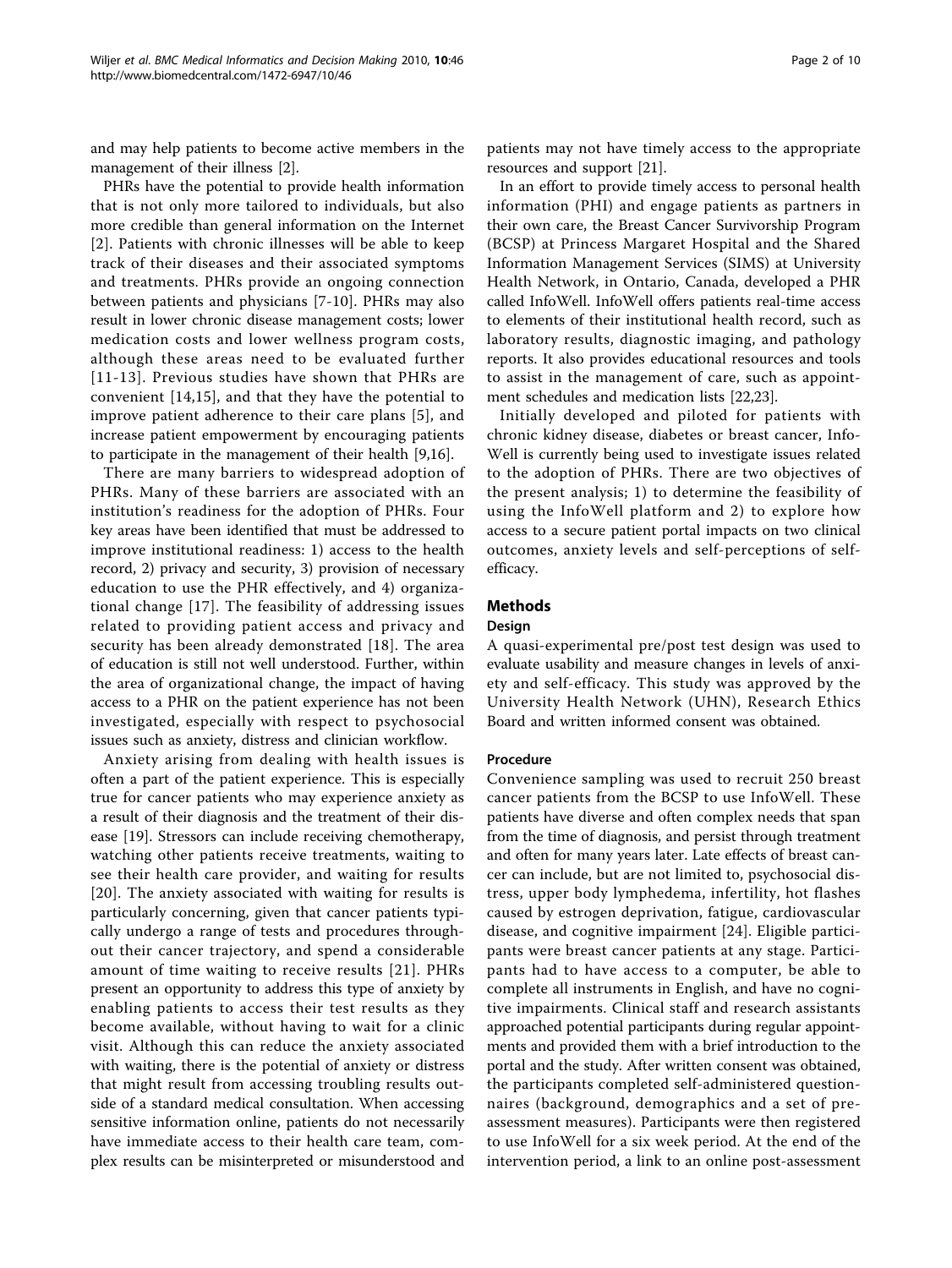survey and usability heuristic was sent to participants; two follow-up reminders were sent at one-week intervals.

## Online Intervention

InfoWell is a secure, PHR that enables users to access elements of their personal health information [[22\]](#page-9-0). Users can access lab results, including complete blood count (CBC), chemistry results and liver function tests. They can also view diagnostic reports including CT, MRI, ultrasound and pathology. All of the results are linked directly to the electronic medical record and available to the patient when they are entered into the system. Personal health information in InfoWell is both generated by the patient and from the institutional electronic health record accessed through InfoWell. Within InfoWell, users can organize and record information about their health care and view their appointment schedules. InfoWell also supports a patient profile, medication lists and treatment history section.

In addition, InfoWell provides information that spans three content domains: general health, experiential and personal health. General Health information focuses on disease specific information, different treatment types, members of the health care team, and links to additional resources such as emergency information and printed materials. Experiential information includes access to a virtual librarian, as well as support groups that are available in face-to-face and online formats.

InfoWell is designed to be a secure environment. In order to view lab results and diagnostic reports, the patients must enter a password and their medical record number (MRN) along with a unique 16-character activation key. Patients are able to access results and reports as far back as 6 months prior to their account registration date. All results and reports remain accessible for a 6 month period. Laboratory results could take up to 3 days to be posted; imaging reports up to 3 weeks. Finally, participants were provided with access to technical, clinical, educational and psychosocial support through a telephone or email-based call centre, the research triage centre (RTC) [\[23](#page-9-0)]. The role of the RTC was to determine the type of support required, and direct the participant to the appropriate resources. Any technical issues were handled directly by the RTC, whereas other support needs were addressed by clinicians (typically a social worker) [[23\]](#page-9-0).

## Study Instruments

The demographic questionnaire captured age, education, first language spoken, computer and Internet usage, and perceptions of online access to information. The preassessment questionnaire investigated issues related to current treatment and access to health related information, including current treatment received, wait times for test and imaging results, usefulness of online access to information, and levels of self-management, in addition to standardized and validated measures for anxiety and self-efficacy. The final post-assessment questionnaire investigated access to test and imaging reports online, perceptions of online access to information and levels of self-management, their satisfaction and experience with the intervention, as well as repeated measures for anxiety and self-efficacy.

Both the anxiety and self-efficacy measures are validated instruments. The State-Trait Anxiety Inventory (STAI) is a self-report anxiety measure. This study focused only on the state measure of anxiety. Use of the STAI allowed us to focus on state anxiety, which would presumably be impacted if access to the PHR resulted in increased situational related anxiety. The state-anxiety is a measure of 20 individual questions, which are all scored between 1 and 4. The anxiety score is the weighted sum of the scores to the 20 individual questions and is calculated only if at least 18 questions are answered. The maximum possible score is 80 and the minimum possible score is 20. Internal consistency is high (r > .90) [\[25](#page-9-0)]. The STAI is widely used and norms are reported for normal adults, with a mean score of 35.20 for working adult females with a standard deviation of 10.61 and an alpha coefficient of .93 [\[26\]](#page-9-0).

The Stanford Self-Efficacy for Managing Chronic Disease is a 6-Item Scale based on a larger self-efficacy scale first developed for the Chronic Disease Self-Management study of multiple chronic illnesses [[27](#page-9-0)]. The scale covers several domains that are common across many chronic diseases, including symptom control, role functioning, emotional functioning and communication with physicians. Each item is measured on a 10-point Likert scale ranging from not at all confident (1) to totally confident (10). When previously tested on 605 subjects with chronic disease the mean score was 5.17 SD 2.22 with an internal consistency reliability of .91.

The usability heuristic employed was a modified Perceived Health Web Site Usability Questionnaire (PHWSUQ). This 16-item instrument has been tested in previous studies and explores the users' experience with online applications, including questions about how easy it is to use, whether technical problems were encountered, whether the information was useful, etc. Out of all the usability questionnaires available in the literature, none were more suitable to assess older adult online users' perceived usability of health Web sites than the PHWSUQ [[28\]](#page-9-0).

## Data Analysis

All analyses were performed using SAS v9.1 (SAS Institute Inc., Cary, NC, USA). Responses to the questionnaires were collected using the online survey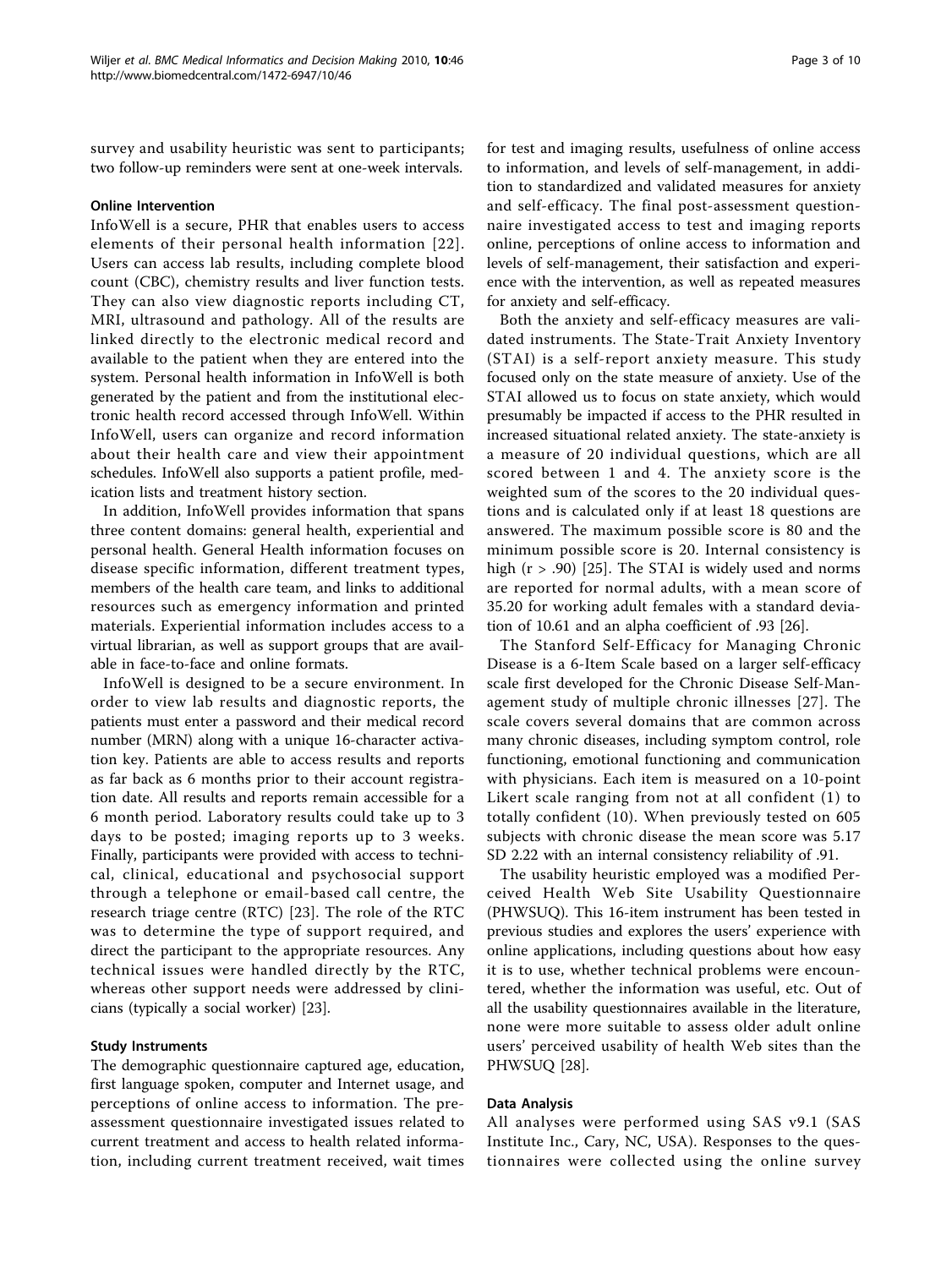software, QuestionPro.com [[29\]](#page-9-0). All reported p-values are 2-sided and the statistical significant level was set at 0.05 for all tests. Patient summaries, frequencies and proportions were tabulated using proc freq. Means, skewness and other descriptives were calculated using proc means.

The cases with missing values were not included in the calculation of the p-values. The representativeness of the respondents who completed both the pre- and post-test to the full population of respondents was measured using a number of variables from the background and demographic questionnaire. For binary variables (e. g., sex, language) Fisher's exact test was used; for ordered categorical variables, the row mean scores test was used. For education, the 'other' category was treated as missing.

Self-efficacy and anxiety scores from patients who were matched between pre- and post-assessments and who had completed enough of the individual scale or index items to allow for calculation of both the pre- and post-scores were used to perform tests of association between scores and timing of scores (pre- versus postassessment) and other variables. Proc univariate was used to perform signed rank tests for changes in the mean anxiety and self-efficacy scores between the preand post-assessments.

Evidence was sought to determine if some of the background variables were related to the amount of change in anxiety from the pre to the post measures. Univariate tests were conducted to determine if the post anxiety scores were related to background variables while controlling for pre-anxiety in a linear regression model. This method was used as it is generally a more powerful method for testing whether the change is related to other variables [[30](#page-9-0)]. All potential predictors were dichotomized: English is first language (yes versus no), age (<= 60 versus >= 61), education (completed high school or less versus some college or more), hours per week on the Internet ( $\le$  10 versus >10), opinion of the reliability of Internet health information (somewhat reliable or less versus mostly or very reliable) and importance of privacy in influencing the choice of whether or not to access health information online (important or very important versus somewhat or less important).

Multivariate analysis was conducted to determine if there was evidence suggesting that post-anxiety scores were related to background variables when controlling for pre-anxiety. The outcome was the post-anxiety score and the model was run in a stepwise fashion, with the pre-anxiety score remaining in the models, removing one predictor variable at a time starting with the variable with the highest p-value.

Responses to open-ended questions included as part of the questionnaires were collated and coded thematically.

## Results

In order to reach the target accrual of 250 participants registered on InfoWell, 320 breast cancer patients were recruited for this study. Three hundred and eleven of the 320 participants who provided initial consent (Figure [1](#page-4-0)), completed demographic and pre-assessment questionnaires. One hundred twenty-five participants (125) completed all required elements of the study.

Of the participants who completed all required data elements, 114 pre- and post-assessment responses were matched. When the 114 were compared to the remaining 197 patients who completed the background questionnaire, the matched patients access the Internet more often than the remaining patients ( $p = 0.010$ ), have been using the Internet longer ( $p = 0.032$ ) and tend to have shorter waiting times for imaging results from PMH  $(p = 0.020)$ . In addition, matched patients were more likely to have had surgery ( $p = 0.002$ ) and to be using biological treatments ( $p = 0.008$ ). There is not strong evidence that the two groups differ on any of the other variables tested, including age, education and English as a second language status.

## Background Questionnaire

Almost all participants (99.7%, 303/304) in this study were female, 75.9% (236/311) were less than 60 years of age, and were well educated (Table [1](#page-4-0)). Many, 77.8% (242/311), reported English as their first language and 93.8% (289/308) were 'very comfortable' receiving health information in English. 84.6% (263/311) of participants 'often' or 'always' access the Internet; 76% (235/308) have used the Internet for more than 5 years and 39.1% (120/307) used the Internet for more than 10 hours per week. Only 46.4% (140/302) perceived health information on the Internet to be 'mostly' or 'very' reliable.

## Pre-Intervention Assessment

64.4% of participants (188/292) reported that they were currently on active treatment; these patients were currently receiving some form of treatment from the hospital for their cancer (e.g., surgery, radiation, chemotherapy etc.) (Table [2](#page-5-0)). 59.6% of participants (168/282) reported typically waiting less than 10 days to receive the results of lab tests and 60.1% (166/276) for imaging results/ reports. 76.9% (240/312) reported that they receive test results from their doctor at their next visit, 18.6% (58/ 312) reported 'over the phone through their doctor's secretary' and 12.2% (38/312) reported 'over the phone through their nurse'.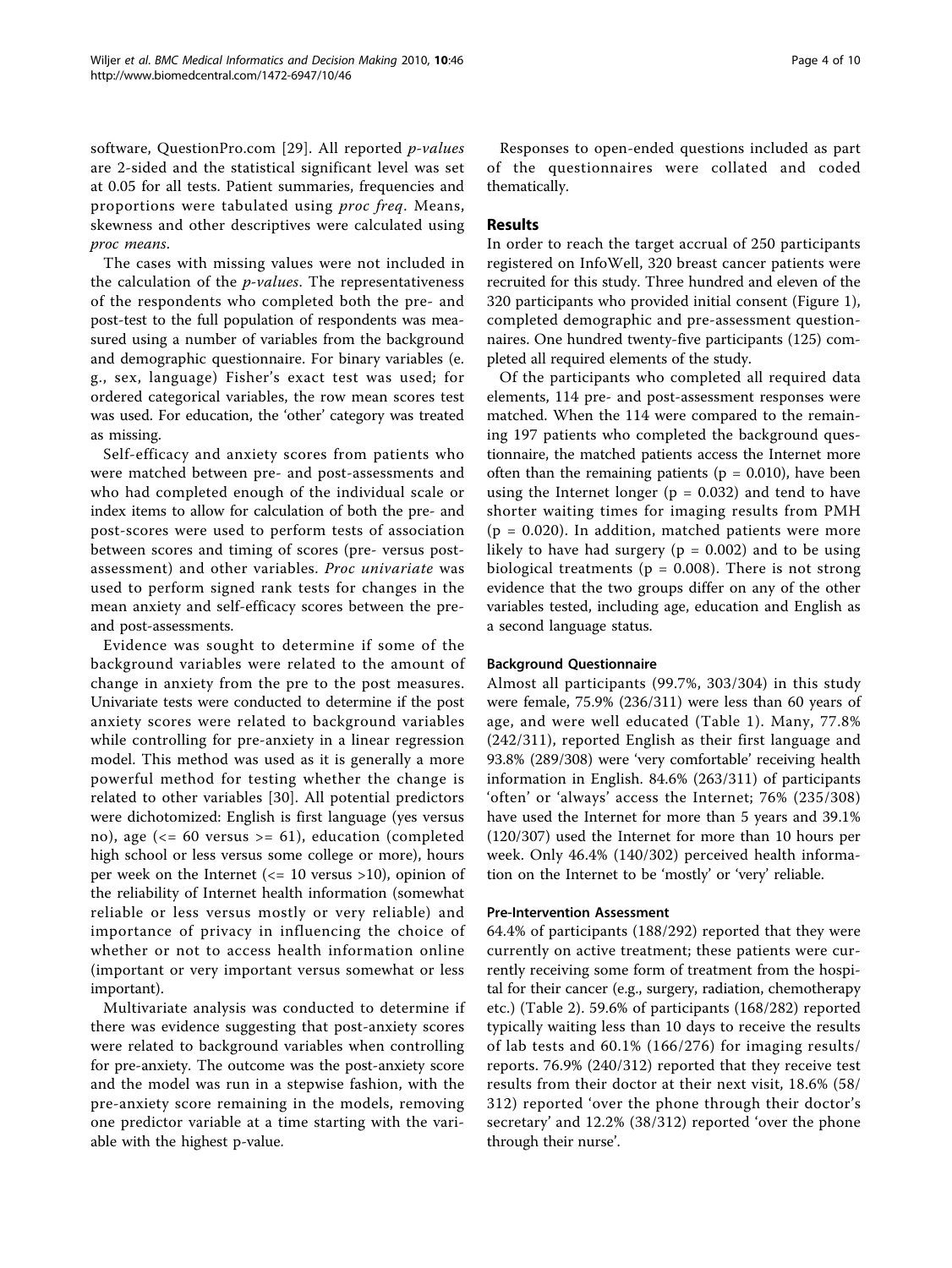<span id="page-4-0"></span>

Table 1 Participant Demographics

|                         |                    | N(%)                                                               |
|-------------------------|--------------------|--------------------------------------------------------------------|
| Gender ( $n = 304$ )    | Female             | 303 (99.7%)                                                        |
|                         | Male               | $1(0.3\%)$                                                         |
| Age ( $n = 311$ )       | $<$ 60 years       | 236 (75.9%)                                                        |
|                         | $>60$ years        | 75 (24.1%)                                                         |
| Education ( $n = 310$ ) | Elementary School  | $3(0.9\%)$<br>35 (11.3%)<br>177 (57.1%)<br>83 (26.8%)<br>12 (3.9%) |
|                         | High School        |                                                                    |
|                         | College/University |                                                                    |
|                         | Post-Graduate      |                                                                    |
|                         | Other              |                                                                    |

Almost all respondents, 98.0% (300/306), reported that having access to their personal electronic health record would help them manage their care. 99.7% (310/311) stated that online access to their laboratory test results would be helpful and 95.2% (296/311) indicated online back-up support should be available. 99.4% (310/312) thought that online access to their imaging test reports would be helpful and 96.1% (298/310) indicated online back-up support should be available.

The mean anxiety score was 39.2, the median was 38.0, (standard deviation = 11.5) and skewness of 0.55  $(n = 298)$ . The mean self-efficacy score was 7.2, the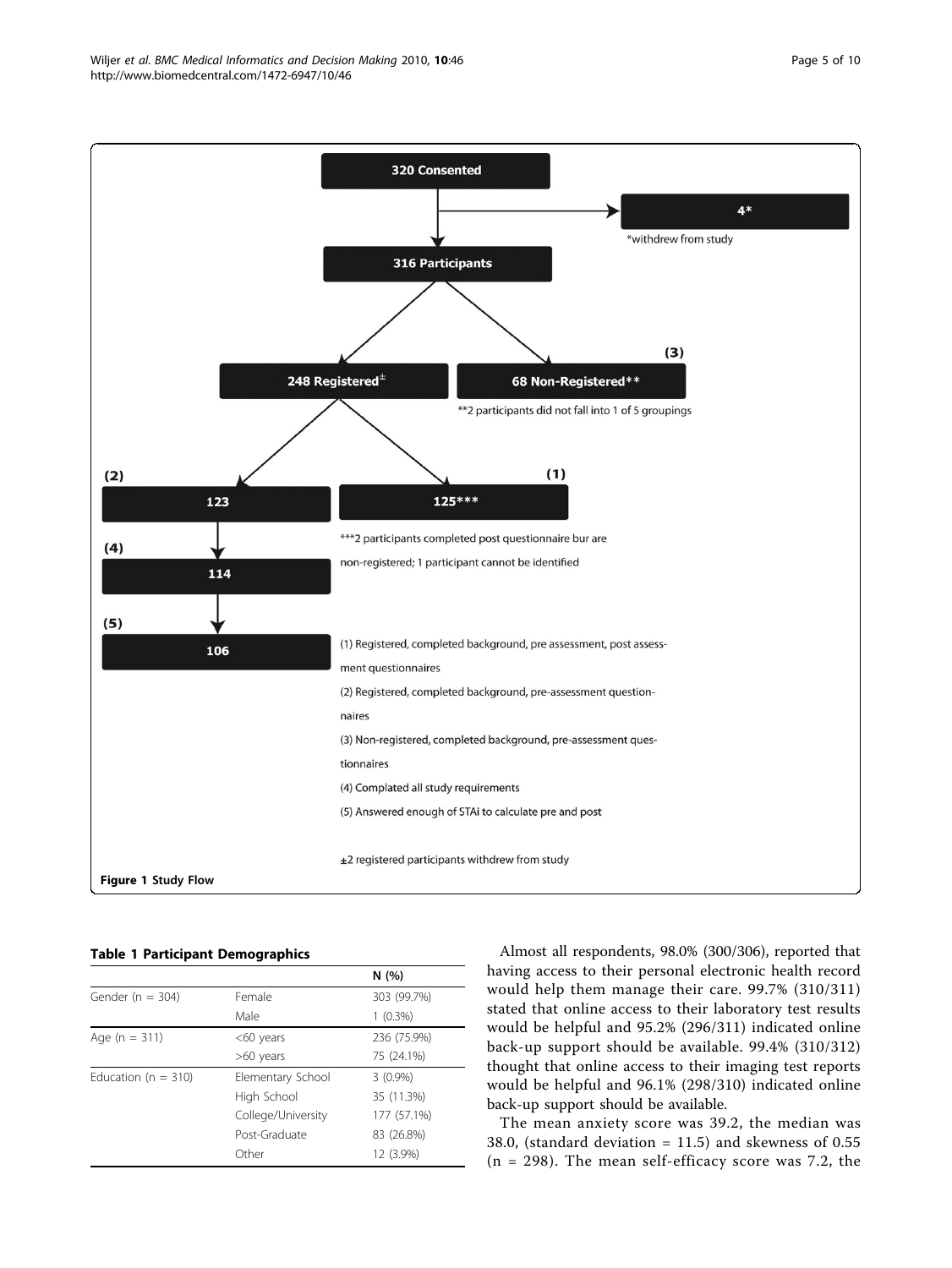## <span id="page-5-0"></span>Table 2 Active Treatment

|                                                         |                                 | N(%)        |
|---------------------------------------------------------|---------------------------------|-------------|
| Are you currently on active<br>treatment? ( $n = 292$ ) | Yes                             | 188 (64.4%) |
|                                                         | Nο                              | 104 (35.6%) |
| Type of Treatment                                       | Surgery ( $n = 278$ )           | 32 (11.5%)  |
|                                                         | Radiation Therapy ( $n = 278$ ) | 22 (7.9%)   |
|                                                         | Chemotherapy ( $n = 275$ )      | 53 (19.1%)  |
|                                                         | Biological ( $n = 278$ )        | 49 (17.6%)  |
|                                                         | Other ( $n = 278$ )             | 34 (12.2%)  |

median was 7.5, (standard deviation  $= 1.9$ ) and skewness of  $-0.9$  (n = 304).

## Post-Intervention Assessment

64.8% (83/128) of participants indicated that they had viewed their lab test results online and 66.7% (86/129) had viewed their imaging test reports. 95.0% (114/120) indicated that learning to use InfoWell was easy, 95.8% (115/120) indicated that InfoWell would help them improve their knowledge about their health and 95.8% (114/119) indicated that they would recommend Info-Well to other cancer survivors.

Almost all, 97.6%, of the respondents (124/127) perceived that having access to their personal electronic health record would help them manage their care better. 98.4% of respondents (127/129) reported that online access to their laboratory test results would be helpful; 94.5% (121/128) indicated online back-up support should be available. 98.4% (125/127) stated that online access to their imaging test reports would be helpful and 96% (120/125) indicated online back-up support should be available.

The mean anxiety score was 37.6, the median was 38.0, (standard deviation = 10.1) and skewness of 0.60  $(n = 123)$ . The mean self-efficacy score was 7.2 with median of 7.4, (standard deviation  $= 1.6$ ) and skewness of  $-1.0$  (n = 124).

Through open-ended feedback opportunities in the post-assessment questionnaire, participants reported having difficulty using some of the InfoWell applications such as entering information about their medications, accessing information about their care team, searching through the library applications and entering information about their treatment. Some users had difficulty logging into the site and found that navigating through InfoWell was not always intuitive. Some participants reported being disappointed that many of their lab results were not available through the portal and would like retroactive results to be posted, as well as having an online dictionary to define unfamiliar medical terms. At the same time, several respondents stated that receiving information about their test and imaging reports was helpful in the understanding of their disease and also prepared them for the visit with their physicians.

## Testing for Changes from Pre-Assessment to Post-Assessment

114 participants completed all of the study requirements and could have their responses to the background, pre and post questionnaires matched. 106 of those 114 participants answered enough of the anxiety questions that both their pre- and post-anxiety scores could be calculated.

For participants with matched pre- and post-assessments, the mean pre-assessment anxiety score was 40.1 and post-assessment score was 37.9, with a mean change of -2.2. Participants were less anxious when filling out their post-assessment questionnaires ( $n = 106$ , signed rank statistic = -633.5,  $p = .03$ ) (Table 3). For chemotherapy patients with matched pre-/post-anxiety scores, the mean pre-assessment anxiety score was 36.2 and post- was 38.0, with a mean change of 1.8. This result was not statistically significant ( $n = 19$ , signed rank statistic = 34,  $p = .14$ ) (Table 3). Amongst participants whose pre- and post-assessments for self-efficacy were matched, the mean of both the pre- and postassessments was 7.1; there was no mean change in selfefficacy scores. According to the signed rank test, there was not enough evidence to suggest a difference in the mean levels of self-efficacy between the pre- and postassessments ( $n = 110$ , signed rank statistic = -109,  $p = .73$ ) (Table 3).

When controlling for the pre-anxiety score in a linear regression model, there was some evidence to suggest that considering privacy to be important or very important is associated with post-anxiety scores that were lower on average by 5.3, although the result was not quite significant at 0.05. There was not sufficient evidence to suggest that any other background variable was related to post-anxiety scores when controlling for preanxiety (Table [4\)](#page-6-0). Results of a multivariate linear regression suggests that there was no evidence that any of the

|  |  |  |  |  | Table 3 Changes in Anxiety and Self-Efficacy |  |
|--|--|--|--|--|----------------------------------------------|--|
|--|--|--|--|--|----------------------------------------------|--|

| <b>Patients</b>   | Variable      | Mean Pre Score | <b>Mean Post Score</b> | Mean Change | Signed Rank Stat. |      |     |
|-------------------|---------------|----------------|------------------------|-------------|-------------------|------|-----|
| All matched pts   | Anxiety       | 40.1           | 37.9                   | $-2.2$      | $-633.5$          | 0.03 | 106 |
| Matched chemo pts | Anxiety       | 36.2           | 38.0                   |             | 34.0              | በ 14 | 19  |
| All matched pts   | Self-Efficacy |                |                        | 0.0         | $-109$            | J.Z3 | 110 |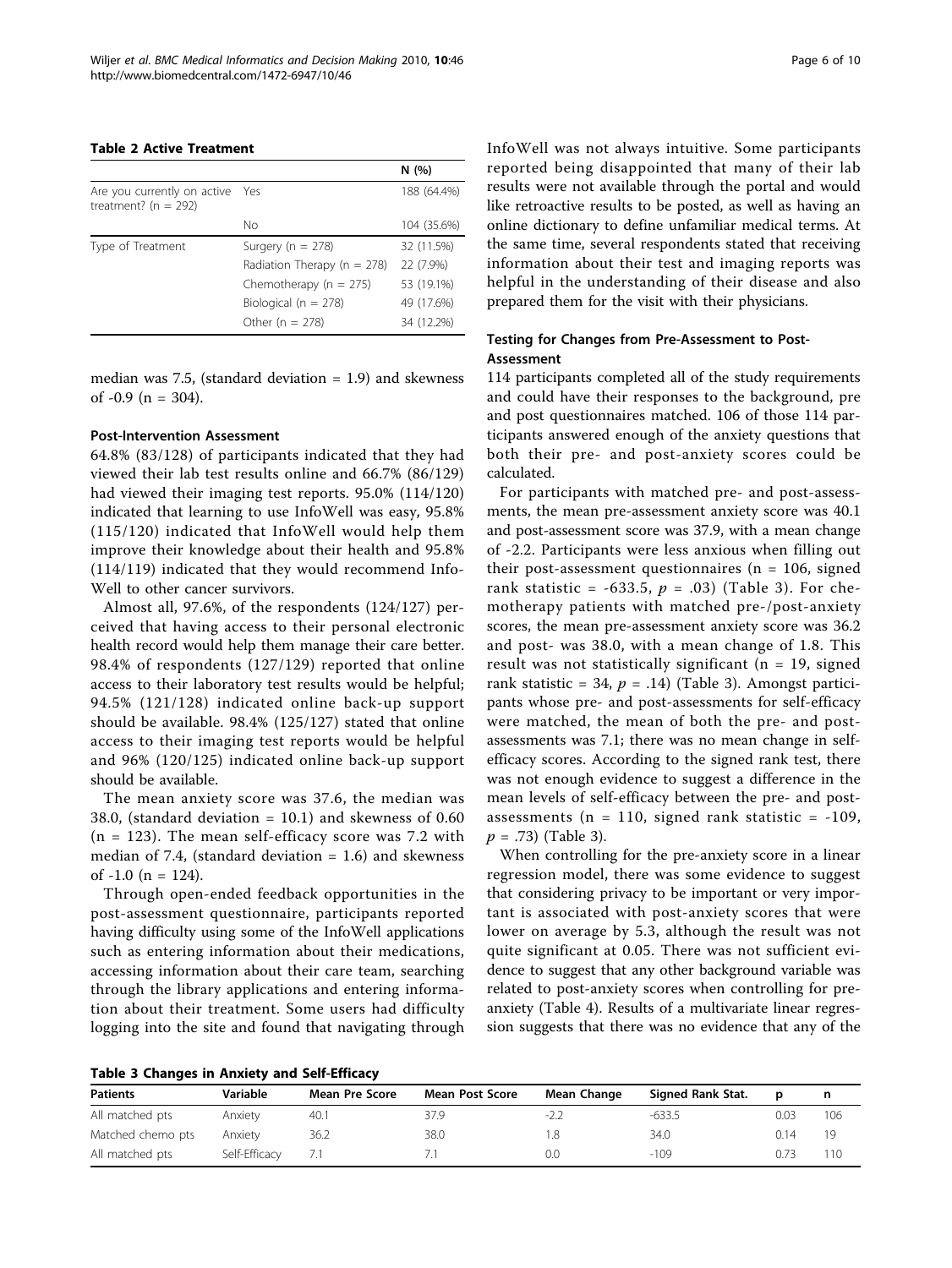| Variable                  | <b>Adjusted Parameter Estimate</b> | <b>Standard Error</b> | t Value | Pr >  t |
|---------------------------|------------------------------------|-----------------------|---------|---------|
| English is first language | 0.17994                            | 2.26765               | 0.08    | 0.9369  |
| Age                       | $-2.36136$                         | 2.20290               | $-1.07$ | 0.2863  |
| Education                 | 1.51698                            | 3.24230               | 0.47    | 0.6409  |
| Internet Hours            | 0.20967                            | 84882                 | 0.11    | 0.9099  |
| Reliability of Info       | $-0.72866$                         | 1.80734               | $-0.40$ | 0.6877  |
| Importance of Privacy     | $-5.28321$                         | 2.80586               | $-1.88$ | 0.0625  |
|                           |                                    |                       |         |         |

<span id="page-6-0"></span>Table 4 Univariate Linear Regression Model Predicting for Correlation between select Demographics and Change in Anxiety

background variables were related to the post-test anxiety scores when controlling for pre-test anxiety scores (Table 5).

## **Discussion**

This study suggests that providing patients with access to their personal health information through a PHR may have a positive impact on their experience. Other studies have demonstrated that providing patients with access to personal health information online is feasible [[10,](#page-8-0)[14,15,31\]](#page-9-0). Studies have also suggested that providing patients with access to this information online has the potential to reduce the time that patients wait for results, to empower patients to better manage their care, to improve decision making and to improve communication between health care providers and patients [[2](#page-8-0)[,32](#page-9-0)-[34](#page-9-0)]. At the same time, concerns have been raised about the potential harm that this access could have on patients and their families. The concerns range from patients accessing information without understanding the clinical significance of the results, to misunderstanding the information, and receiving bad news without the appropriate clinical or educational support, causing anxiety and undue distress for patients and providers alike [[17,21](#page-9-0),[23](#page-9-0)].

The results from this study suggest that providing access to personal health information may not impact negatively on patient anxiety. Although not all participants completed both the pre- and post-questionnaires, data gathered from the pre-questionnaires are useful in providing insight into the first objective of determining the feasibility of using this type of online portal. The participants who completed both sets of study instruments tended to use the Internet more and have been using it longer. Our findings support the idea that computer literacy is a common enabler for use of PHR. It is therefore possible that a lack of familiarity with the Internet resulted in some participants not using Info-Well. It is not, however, possible, with the data collected to correlate InfoWell usage with the completion of study measures. Those who completed all study measures also had surgery and were using biologic therapies which may have provided them with additional reason to access InfoWell and complete the post-intervention measures.

Our participants want access to reliable health information provided by their hospital. With respect to their PHI, the majority of study participants strongly preferred the option of accessing health information from a hospital-based system, in comparison to community, industry or government options. In addition, privacy, security, convenience and timeliness were all perceived to be important factors influencing a participant's likelihood of using InfoWell; this finding is not surprising given that other studies have cited the importance of privacy, security and convenience [[15](#page-9-0),[32](#page-9-0)].

Participants found InfoWell easy to use and helpful; 65% of participants reported viewing lab results and 68% reported viewing diagnostic imaging reports. At first glance, this number may appear lower than expected, especially since 98% of participants (pre- and post-intervention) reported that having access to their results would help them better manage their care. However, the relatively lower usage rate is most likely attributable to

Table 5 Multivariate Linear Regression Model Predicting for Correlations between Background Demographics and Change in Anxiety

| Step           | Variable Removed          | <b>Partial R-Square</b> | Model R-Square | C(p)      | F Value | $Pr$ > F |
|----------------|---------------------------|-------------------------|----------------|-----------|---------|----------|
|                | Education                 | 0.0002                  | 0.2586         | 6.0299    | 0.03    | 0.8632   |
| 2              | Internet Hours            | 0.0002                  | 0.2584         | 4.0595    | 0.03    | 0.8629   |
| 3              | Reliability of Info       | 0.0005                  | 0.2579         | 2.1210    | 0.06    | 0.8029   |
| $\overline{4}$ | English is first language | 0.0012                  | 0.2567         | 0.2715    | 0.16    | 0.6945   |
| 5              | Age                       | 0.0123                  | 0.2444         | $-0.1522$ | 1.64    | 0.2036   |
| 6              | Importance of Privacy     | 0.0254                  | 0.2191         | 1.0980    | 3.36    | 0.0699   |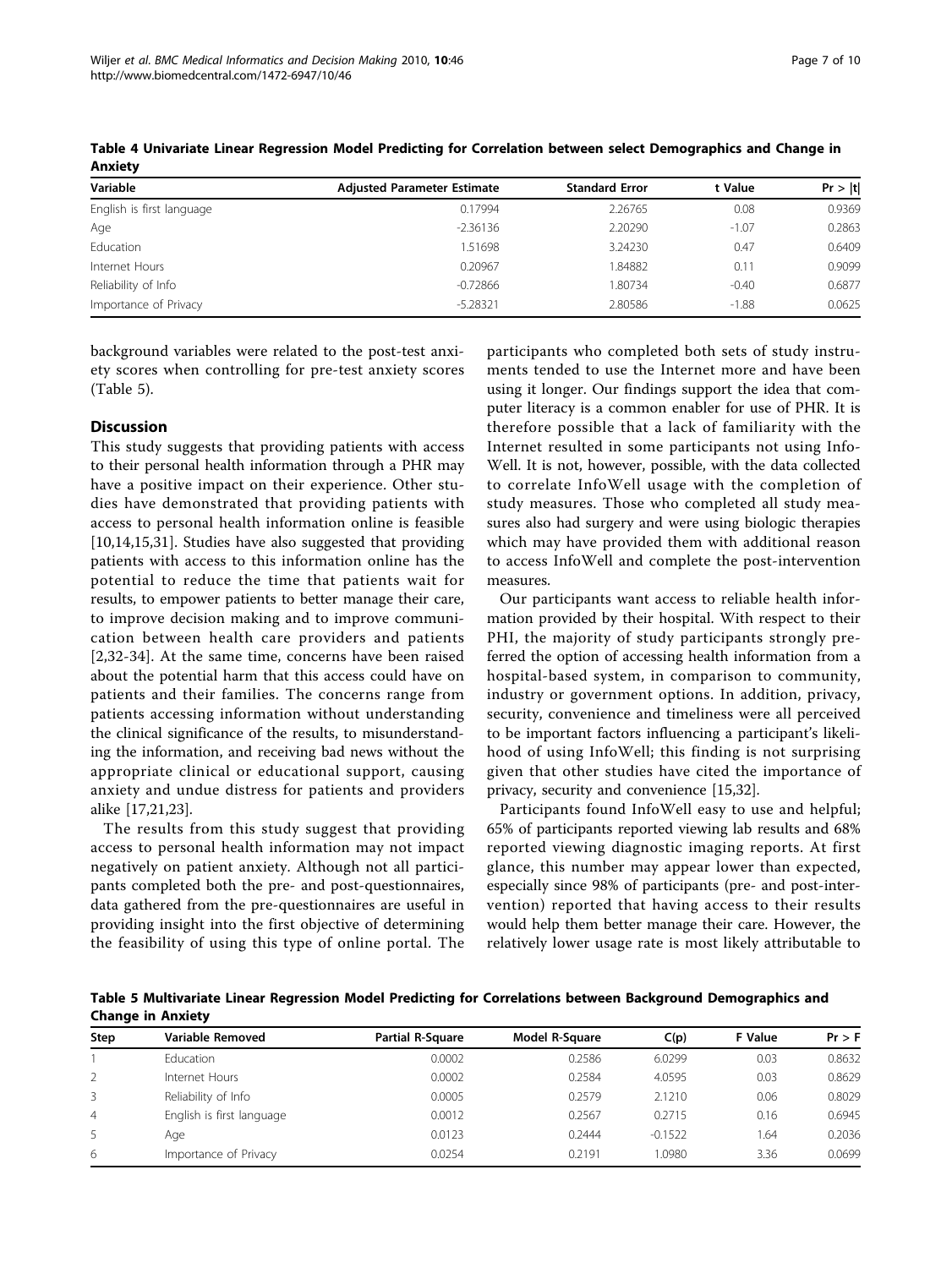the fact that 35% of participants were not on active treatment and only 19% of those on treatment were receiving chemotherapy during the time when they were first recruited onto InfoWell. Therefore, many participants may have had limited lab results and imaging reports to view during the study period, since these are more prevalently used during periods of active treatment.

Providing patients access to their results requires information and support [[23\]](#page-9-0). Participants did not change their opinion through the course of the intervention about the importance of educational resources; 65% of both pre- and post-surveys reported a perceived value in having resources for test results and 62% for diagnostic imaging reports. For both lab test results and imaging reports, the majority of participants in the pre- and post-assessments reported that online back-up support should be available for those accessing the results and/ or reports [[23\]](#page-9-0).

As expected in a cancer population, anxiety levels for both the pre- and post-tests were above the average range for a normal population [[35\]](#page-9-0). For the general population of women, we would expect a value of 35.20 [[25\]](#page-9-0). Of those whose pre- and post-assessments were matched, the mean pre-score was 39.1 and the postwas 37.9, a statistically significant mean decrease of 2.2. Although there was a 1.8 increase in anxiety levels for chemotherapy patients, it was statistically insignificant. There was a great deal of concern among some clinical staff that there would be an increase in anxiety because of the release of results. This may be related to the fear of patients receiving bad news when viewing imaging or testing results, or a preference for providing these results in person, during a consultation with a physician. This outcome was not detected in this study. We cannot directly correlate changes in anxiety scores to this intervention, since it has been demonstrated that a wide range of factors impact on anxiety scores for cancer patients [[36\]](#page-9-0) and distress decreases for breast cancer patients over time [[37](#page-9-0)]. Previous studies investigating anxiety related to the wait for PSA results in prostate cancer patients concluded that rapid results did not alleviate the anxiety related to receiving results, but patients did prefer it [\[38](#page-9-0)]. However, the findings from this study do suggest further investigation is required to better understand the impact of the intervention on breast cancer patients.

We sought to determine if access to InfoWell could increase patient self-efficacy and patient participation in their care. No change in self-efficacy was detected. This lack of results could pertain to the instrument used. In addition, it could suggest that the information on Info-Well was not sufficient to give participants a sense of confidence in managing their care. Although some information was tailored based on the results, it may not have been sufficient; the tailored content was limited to the test results and was not provided for the diagnostic imaging reports.

Participants who did not perceive information on the Internet to be reliable were less likely to have improved self-efficacy scores after using InfoWell, whereas those participants who perceive online information to be reliable where more likely to have improved self-efficacy scores after using the portal. In the background questionnaire, 86% of participants 'agreed' or 'strongly agreed' that having reliable information approved from the hospital would make them feel more able to make decisions about their treatment and disease. This suggests that the source of the information may not necessarily be the primary or only factor impacting on the sense of confidence that an individual has in the content they receive or in their ability to act on that information. There are many factors that impact on the perception of health information. Studies have shown that many patients still prefer to obtain information from physicians [[39](#page-9-0)-[41\]](#page-9-0) but that they may go to the Internet first [\[39](#page-9-0)]. Education, socio-economic status, and cultural background may all impact on the way information on the Internet is accessed perceived and used [[42](#page-9-0)-[44\]](#page-9-0). Information on the Internet is of varying quality [[45](#page-9-0)] and readability [\[46](#page-9-0)]. All of these factors may impact on the relationship between the perception of information and self-efficacy. Additional research is required to understand more completely the relationship between the reliability of information and a patient's sense of self-efficacy.

## **Limitations**

The study had several limitations associated with the implementation of a new technology. There were several technical difficulties in the beginning of the study related to passwords, activation keys and temporary Internet pages. In terms of overall usage, only 78% of the participants who provided initial consent actually registered into the portal; this may be in part due to technical issues, despite the fact that technical support was provided [[23\]](#page-9-0). This may also suggest that patients previously received the information from their health care providers, and as such, did not have a need to go online to retrieve the results and associated information for themselves. There were limitations on what results were available and how far back results were reported. The educational content available was not comprehensive, as this was a pilot test rather than a full implementation and certain features such as appointment schedules became available part way through the study period, which may have skewed the results.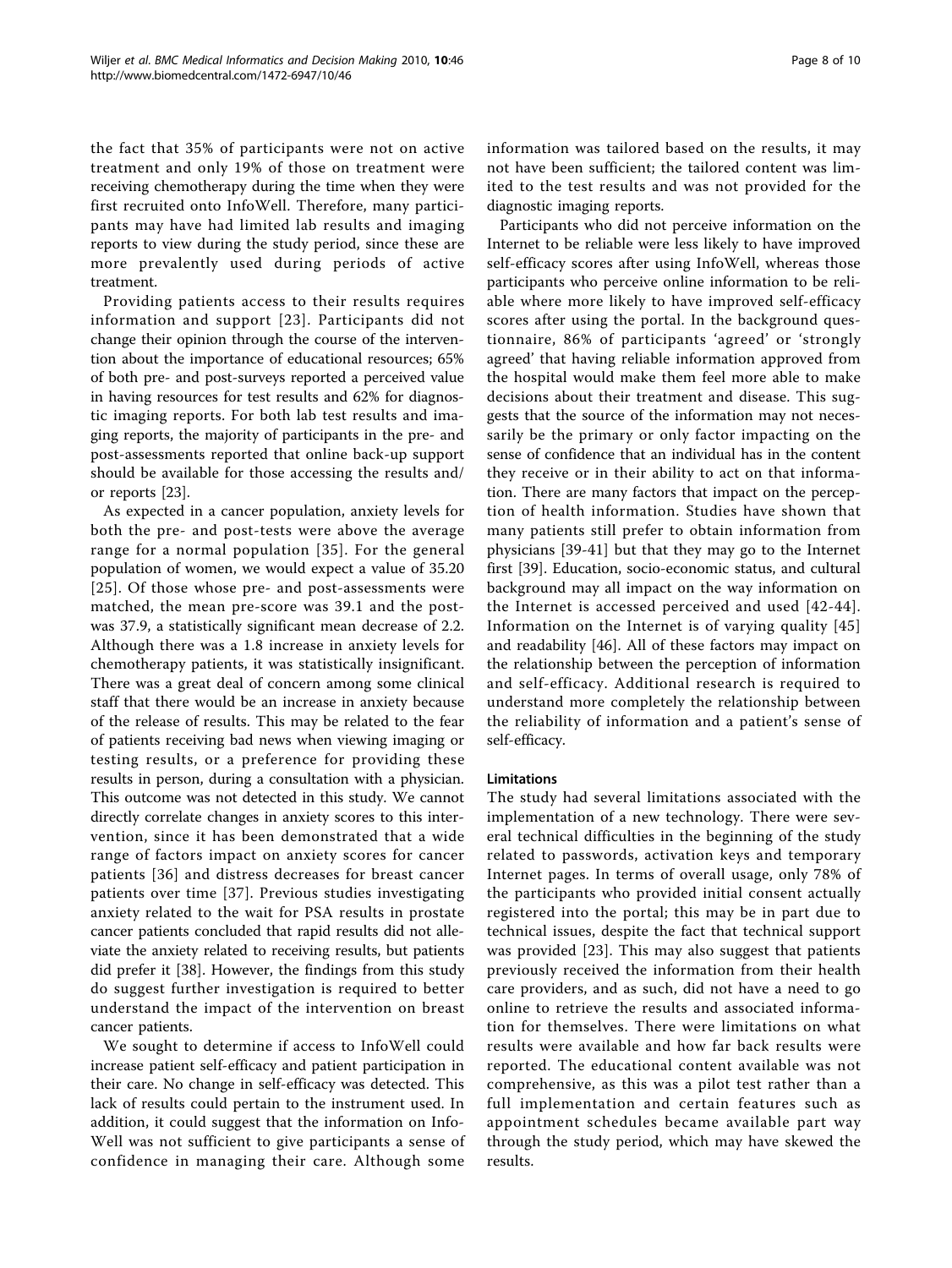<span id="page-8-0"></span>Furthermore, almost half of the registered participants did not complete all of their instruments and therefore became ineligible for the matched comparisons. For this reason, it was not possible to draw adequate conclusions about sub-groups in the study such as those on active chemotherapy. In addition, participants of the study were at different points in the continuum of care. While 64% were on active treatment, many participants were several years post-treatment. Skewed samples may have been due to the fact that participants in this study were highly educated, and also appear, from their experience with the Internet, to be technology adopters and therefore not representative of our patient population as a whole. Another limitation was that there was a difference in assessment collection, the post-assessment surveys were only sent online. Thus there was a lack of follow-through among those who did not use the site after registration. Finally, the results of the study are limited to patients who used InfoWell with no comparison to a control group. As such, it is difficult to determine whether impacts on patient satisfaction or selfefficacy are due to the global effect of the information system, or the PHR. Given that the study design was hypothesis generating, no firm conclusions about anxiety and self-efficacy can be made without randomized control trials being conducted.

## Conclusions

Participants responded well to the PHR and they generally found it easy to use. The implementation was feasible and the majority of participants adopted the technology.

Participants did access their test results and imaging reports online and the perceived value of this information was high. However, despite the perceived value of improved understanding and decision making through access to PHI, access itself did not result in improved self-efficacy scores. Having access to personal health information did not increase anxiety levels. Previous studies have not directly measured the impact of access to PHI on participant anxiety levels. Further research is required to investigate how to optimize the delivery of personal health information to patients with different types of cancer, as well as assessing the impact on the patients' experiences, their participation in their care, their relationships with their health care team, and, potentially, their health outcomes.

## Abbreviations

CIHR: Canadian Initiatives for Health Research; EHR: Electronic Health Record; MRN: Medical Record Number; PHI: Personal Health Information; PHR: Personal Health Record; PHWSUQ: Perceived Health Web Site Usability Questionnaire; RTC: Research Triage Centre; SIMS: Shared Information Management Systems; STAI: State Trait Anxiety Inventory; UHN: University Health Network.

#### Acknowledgements

This research study was funded in part through the Canadian Institutes for Health Research (CIHR) Health Informatics PhD Strategic Training Program (CHPSTP 53884) and through the Weekend to End Breast Cancer Breast Cancer Survivorship Program at Princess Margaret Hospital. We would also like to acknowledge the commitment and dedication of the project teams from the UHN and the SIMS Partnership that contributed to the development of InfoWell, including the IDEAS and the Corporate Intranet teams from the SIMS Partnership and the Patient Education and Informatics Programs and the Breast Cancer Survivorship Program. In addition, we would like to thank all the patients who contributed their time and energy to helping us develop and evaluate this platform.

#### Author details

<sup>1</sup>Department of Radiation Oncology, University of Toronto, Toronto, ON Canada. <sup>2</sup>Princess Margaret Hospital/University Health Network, Toronto, ON Canada. <sup>3</sup>Department of Health Policy, Management and Evaluation, University of Toronto, Toronto, ON, Canada. <sup>4</sup>Centre for Global eHealth Innovation, University Health Network, Toronto, ON, Canada. <sup>5</sup>Department of Psychiatry, University of Toronto, Toronto, ON, Canada. <sup>6</sup>Rollins School of Public Health, Emory University, Atlanta, GA, USA.

#### Authors' contributions

DW participated in all aspects of the study and is the lead author on the final manuscript. KL participated in the design of the study and the analysis of the results and contributed to the final manuscript. SU participated in all aspects of the study and contributed to the final manuscript. EA was responsible for data management and contributed to the final manuscript. CM contributed to the data analysis of the final manuscript. NQ was responsible for data management and contributed to the final manuscript. PC participated in the design of the study and contributed to the final manuscript. All authors read and approved the final manuscript.

#### Competing interests

The authors declare that they have no competing interests.

## Received: 13 August 2009 Accepted: 1 September 2010 Published: 1 September 2010

#### References

- 1. Leonard KJ, Wiljer D: [Patients Are Destined to Manage Their Care.](http://www.ncbi.nlm.nih.gov/pubmed/17626550?dopt=Abstract) Healthcare Quarterly 2007, 10:76-78.
- 2. Tang PC, Ash JS, Bates DW, Overhage JM, Sands DZ: [Personal health](http://www.ncbi.nlm.nih.gov/pubmed/16357345?dopt=Abstract) [records: definitions, benefits, and strategies for overcoming barriers to](http://www.ncbi.nlm.nih.gov/pubmed/16357345?dopt=Abstract) [adoption.](http://www.ncbi.nlm.nih.gov/pubmed/16357345?dopt=Abstract) J Am Med Inform Assoc 2006, 13:121-126.
- 3. Leonard KJ, Casselman M, Wiljer D: [Who will demand access to their](http://www.ncbi.nlm.nih.gov/pubmed/18326386?dopt=Abstract) [personal health record? A focus on the users of health services and](http://www.ncbi.nlm.nih.gov/pubmed/18326386?dopt=Abstract) [what they want.](http://www.ncbi.nlm.nih.gov/pubmed/18326386?dopt=Abstract) Healthc O 2008, 11:92-96.
- 4. Addressing Critical Public Needs in the Information Age. [[http://www.](http://www.markle.org/downloadable_assets/marklereport2004.pdf) [markle.org/downloadable\\_assets/marklereport2004.pdf](http://www.markle.org/downloadable_assets/marklereport2004.pdf)l, Accessed March 19, 2009. (Archived by WebCite® at http://www.webcitation.org/5fOPCq50t).
- Ross SE, Moore LA, Earnest MA, Wittevrongel L, Lin CT: [Providing a web](http://www.ncbi.nlm.nih.gov/pubmed/15249261?dopt=Abstract)[based online medical record with electronic communication capabilities](http://www.ncbi.nlm.nih.gov/pubmed/15249261?dopt=Abstract) [to patients with congestive heart failure: randomized trial.](http://www.ncbi.nlm.nih.gov/pubmed/15249261?dopt=Abstract) J Med Internet Res 2004, 6:e12.
- 6. Sittig DF: [Personal health records on the internet: a snapshot of the](http://www.ncbi.nlm.nih.gov/pubmed/11904243?dopt=Abstract) [pioneers at the end of the 20th Century.](http://www.ncbi.nlm.nih.gov/pubmed/11904243?dopt=Abstract) Int J Med Inform 2002, 65:1-6.
- 7. Cimino JJ, Patel VL, Kushniruk AW: What do patients do with access to their medical records? Medinfo 2001, 10:1440-1444.
- 8. Cimino JJ, Patel VL, Kushniruk AW: [The patient clinical information system](http://www.ncbi.nlm.nih.gov/pubmed/12467796?dopt=Abstract) [\(PatCIS\): technical solutions for and experience with giving patients](http://www.ncbi.nlm.nih.gov/pubmed/12467796?dopt=Abstract) [access to their electronic medical records.](http://www.ncbi.nlm.nih.gov/pubmed/12467796?dopt=Abstract) International Journal of Medical Informatics 2002, 68:113-127.
- 9. Honeyman A, Cox B, Fisher B: [Potential impacts of patient access to their](http://www.ncbi.nlm.nih.gov/pubmed/15949176?dopt=Abstract) [electronic care records.](http://www.ncbi.nlm.nih.gov/pubmed/15949176?dopt=Abstract) Informatics in Primary Care 2005, 13:55-60.
- 10. Pyper C, Amery J, Watson M, Crook C: Patients' [experiences when](http://www.ncbi.nlm.nih.gov/pubmed/14965405?dopt=Abstract) [accessing their on-line electronic patient records in primary care.](http://www.ncbi.nlm.nih.gov/pubmed/14965405?dopt=Abstract) British Journal of General Practice 2004, 54:38-43.
- 11. The Value of Personal Health Records. [\[http://www.citl.org/\\_pdf/](http://www.citl.org/_pdf/CITL_PHR_Report.pdf) [CITL\\_PHR\\_Report.pdf\]](http://www.citl.org/_pdf/CITL_PHR_Report.pdf), accessed March-18-2009. (Archived by WebCite® at http://www.webcitation.org/5fNFRLAPp).